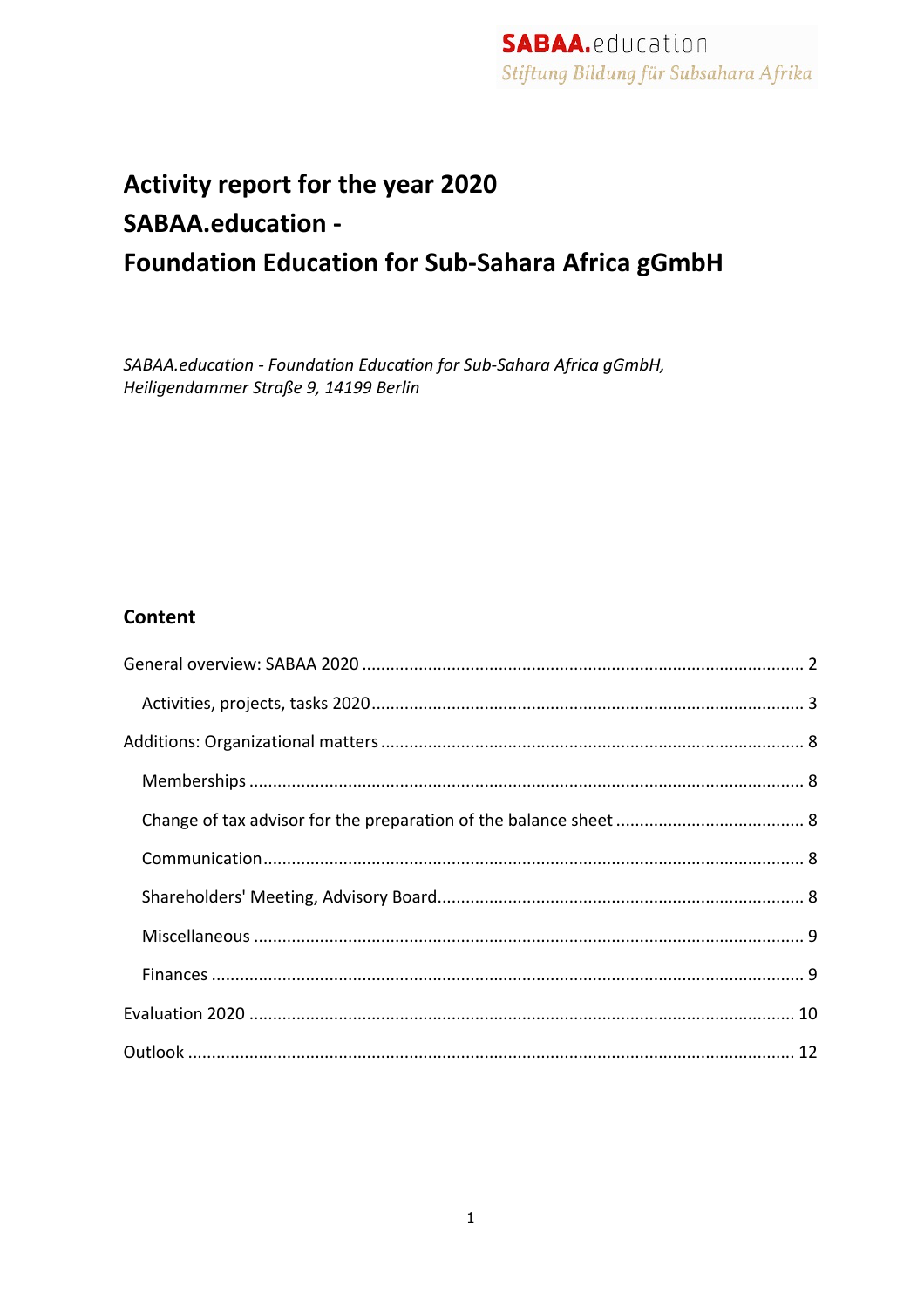## **General overview: SABAA 2020**

The initiatives, contacts and projects from the good two years since its foundation could be used, continued and consolidated in the third year of its existence. The first funding projects were successfully completed. Donations were received and grants and orders could be won or applied for.

However, the corona pandemic set some and clear limits to SABAA's activities in 2020. Travel to African countries had to be cancelled or could not be undertaken at all. All information and consulting activities had to be done online: Zoom conferences were the daily routine of working at a desk. Nevertheless, the profile of SABAA could be further sharpened and its popularity increased. The increased awareness or visibility is also evidenced by an increased number of initiative requests for support.

The time in the home office was used to network with other actors on the ground in African countries to submit applications. It is to be hoped, however, that 2021 will be a year of encounters in real, physical presence in Germany and in African countries. It is also to be hoped that some of the applications made in 2020 will be granted in 2021.

The activities of the founder Prof. Dr. Ulrich Wünsch outside SABAA resulted in several new contacts, potential partners and fields of work. He served as vice-rector of the Academy Fashion and Design (AMD) Hamburg and Berlin of the Fresenius University of Applied Sciences in 2020 - thus, with fashion, another area of the creative industry could be added to SABAA's portfolio. Working as a visiting professor and head of the Master's program in Cultural Journalism at the University of the Arts Berlin, he was able to further network in various areas of the creative industry and culture.

Since 2020, Prof. Dr. Wünsch has been active as an advisor to the foundation "Managers without Borders" (https://stiftung-managerohnegrenzen.de/) and was elected spokesman of the advisory board. In addition, he is also active as an advisor to freeartus / Lawrence Berlin (https://freeartus.org/ - https://lawrence.berlin/arabisches-restaurant/). Both positions allow further networking.

On the own website (www.sabaa.education) the rather general information is still shown; on the own Facebook page of SABAA.education

(https://www.facebook.com/pg/sabaa.education/posts/) photographs and short reports on the trips, meetings and activities are published - in 2020 there was rather sparse input here. The information there supplements and supports this report.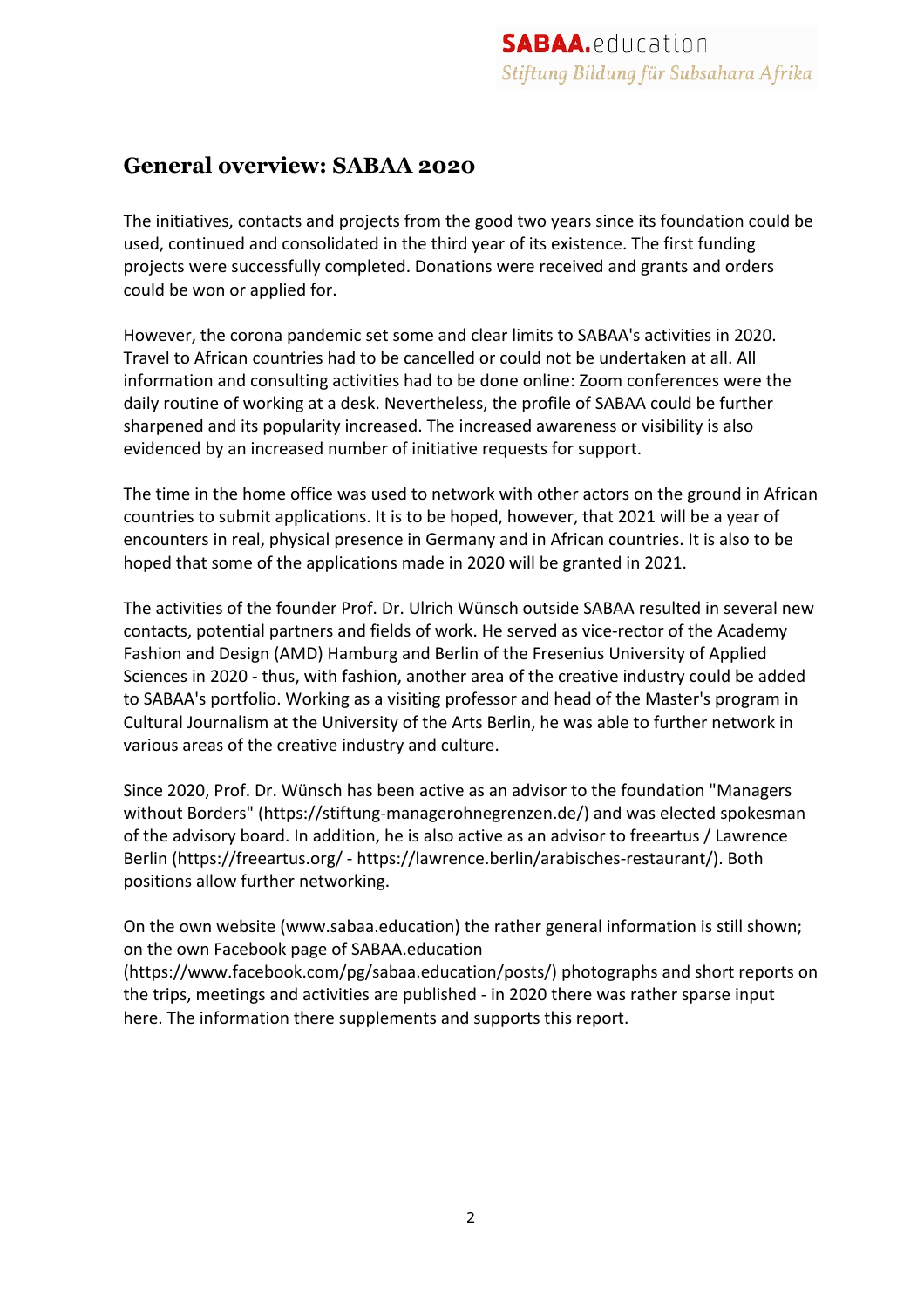### **Activities, projects, tasks 2020**

The focus of SABAA's work remains and will remain:

- § Educational change (Skills for the 21st Century, informal skills)
- § Creative Industries (entrepreneurship, art, music, start-up promotion, fashion)
- Social Business (modeling, initiation, promotion.

#### In addition:

- Mentoring and coaching during project application and during implementation,
- especially in the areas of project controlling, which SABAA does for partners,
- and project management.

#### **The following was undertaken in 2020:**

- Revision of a university curriculum, University of Dar es Salaam (https://www.udsm.ac.tz/, in the field of music production: SESDH (Skills, Employment, Sustainable Development in the Humanities). The second year of the four-year project was characterized by online activities. Funding by the DAAD (German Academic Exchange Service) / BMBF (Federal Ministry of Education and Research)
	- $\circ$  The funds from the budget for travel and conferences were reallocated and used for the jointly planned and executed implementation of online modules in the Music Production course
	- Completion of a project to professionalize StartHub Africa (https://starthubafrica.org/), supported by the Schmitz Foundations following a grant application submitted by SABAA
		- o Successful completion of the project after examination and controlling by the Schmitz Foundations; SABAA can now apply for further grants
	- Further financial support of the music program of the "HOPE Center Uganda" (https://www.hopecenteruganda.org/) in the field of electronic music education for girls, boys, young women and men in Uganda
	- Conducting a study "East Africa Digital Entrepreneurship Ecosystem in Higher Education" together with StartHub Africa on behalf of CENIT@EA, GIZ (Federal Ministry for Economic Cooperation), German Cooperation, Inter-University Council For East Africa, EAC
	- Support and submission of an application for funding in the International Fund for Cultural Diversity (IFCD) program of UNESCO together with the Fashion Council Uganda (https://fashioncounciluganda.com/), Bobby Kolade
	- Preparation of the submission of applications for funding in the Innovation Program for Business Models and Pioneer Solutions (IGP), Call Phase 3 (Education and Access to Information) of the Federal Ministry of Economics and Energy (BMWi) for February 2021 together with partners in Germany and African countries in the fields of creative industries, visual arts, platform for SMEs, business initiation, learning programs, festival management - amount of €49,000 each
	- Cooperation with and support of the Learning Lions / Digital Lions / Startup Lions (https://www.learninglions.org/)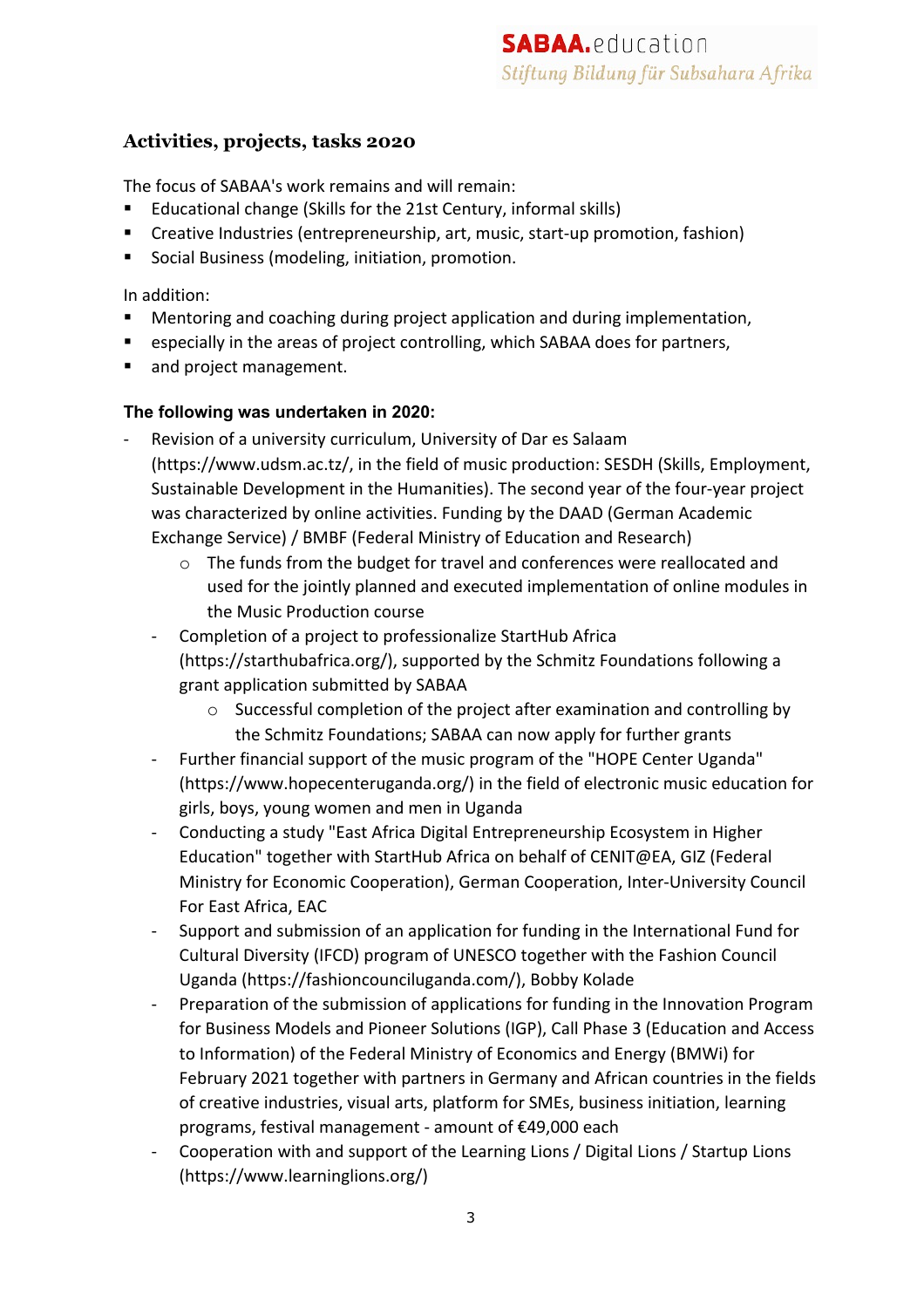- Preparation of the submission of grant applications in the TURN2 program of the German Federal Cultural Foundation together with phase7 performing arts (https://phase7.de/de) and a Ugandan partner in the field of dance; amount 100.000€
- Renewed application for funding of €10,000 each to the Schmitz Foundations together with the Fashion Council Uganda (professionalization and development of a database of actors)
- Renewed application for funding of €10,000 each to the Schmitz Foundations together with the Nafasi Arts Council Tanzania (professionalization and implementation of online learning)
- Planning and preparation of a funding application in 2021 together with a German and Ethiopian partner (FA254 and Hub of Africa Fashion Week) in the field of fashion and sustainability: Hub of Africa Fashion House of Excellence.

Participation in various online conferences, online exchange:

- Africa Association of the German Economy
- Competence Center for Cultural and Creative Industries
- media:net berlinbrandenburg
- Federal Association of German Foundations
- The TIME
- Round Table Mauritius
- Future Forum Globalization
- Re:publica, campus
- Future Summit of the Segal Foundation
- Cultural Circle of the German Economy.

In 2020, SABAA was active in the following countries in sub-Saharan Africa in a promotional, advisory or project-related capacity:

- Uganda
- Tanzania
- Ethiopia
- Rwanda
- Ghana.

2020 the following partnerships could be initiated and concluded:

◆ FA254 (www.fa254.com): Waridi Schrobsdorf, Berlin / Nairobi.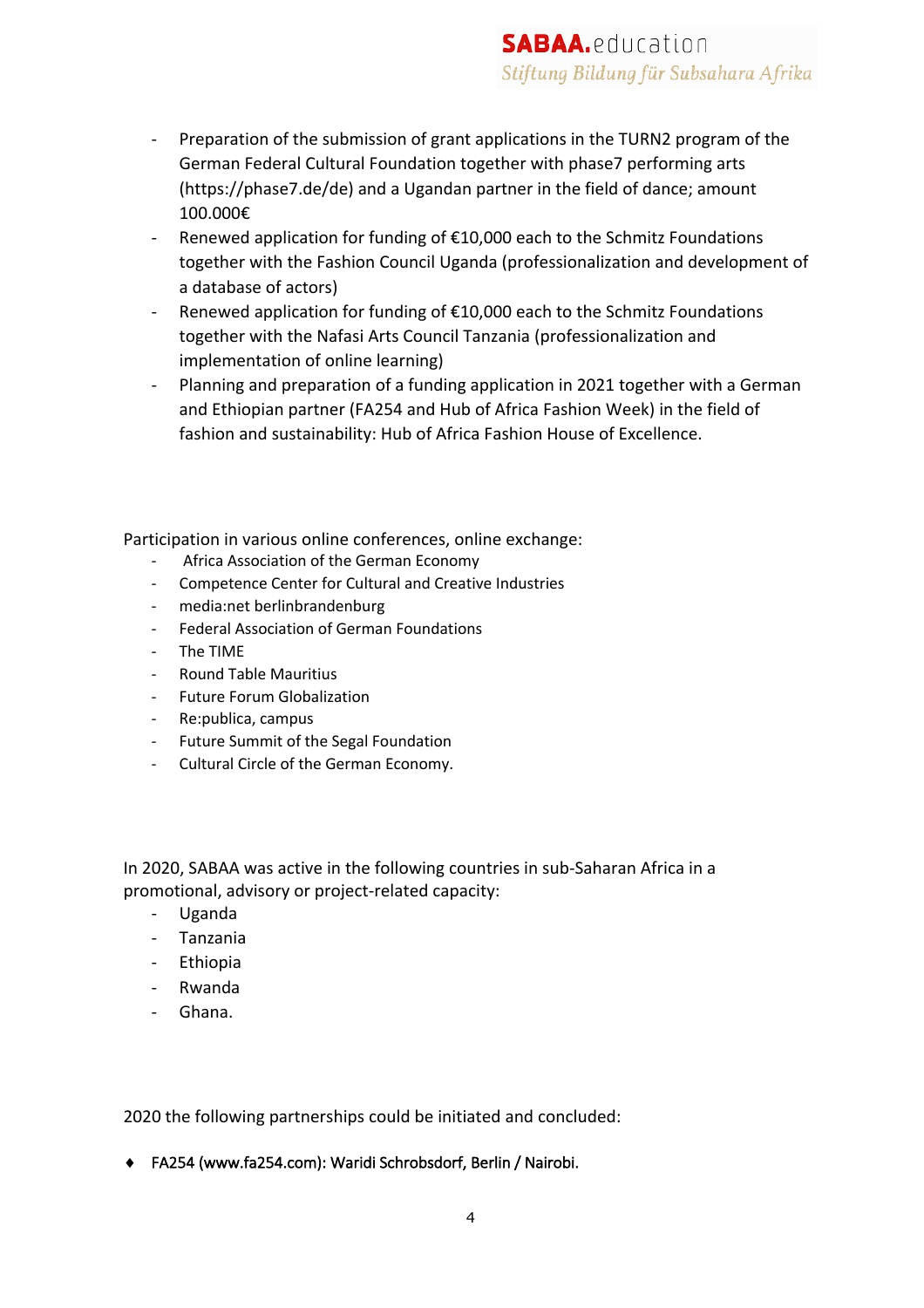FA254 is an international social business aiming to enhance the development of African and European fashion industries by being the unifier between both continents through style creativity and brand collaborations.

Founded in 2013 by Waridi - Wardah, FA254 believes in African designers and invests in their potential as enablers of change, or as we like to call them - Style Movers. We discover, connect, and channel Africa and Europe's Style Movers to bring about an exchange of expertise and knowledge.

With more than ten years in business, FA254 has successfully worked with brands, designers, institutions to ignite a spark of change.

#### ◆ Learning Lions (www. https://www.learninglions.org/) - IT Education for Remote Africa, München / Kenia

Learning Lions is a non-profit organization enabling young adults in impoverished rural areas of Eastern Africa to work, and to live a life full of opportunity while remaining in their home area. The students are equipped with IT and media skills and are then encouraged to become entrepreneurs. Through selling digital services online they become self-sustaining and can even employ new cohorts of trainees.

In 2015 we started off in Turkana county, North Kenya, where traditional sources of income are extremely limited due to infertile soil and poor infrastructure.

#### ¨ Fashion Council Uganda, Bobby Kolade (https://fashioncounciluganda.com/) - Kampala Uganda

To strengthen and unite the fashion and garment sector in Uganda, FCU is rolling out initiatives that will support stakeholders at all levels of the value chain.

Our initial programs will benefit design students and young designers. As we and our community grow, we will support emerging design businesses with sourcing, production, presentation, sales and marketing - available through our consulting services or through our online open-source platforms.

The FCU online directory will be the first of its kind in the country, giving artisans, designers, textile production facilities and other stakeholders in the sector greater visibility and making them accessible to each other and to clients.

Through our partnership with the Commonwealth Fashion Council, we will forge relationships with the international fashion community and make Ugandan fashion and textiles part of the global conversation.

FCU is registered as a non-profit organisation with headquarters in Kampala.

#### ◆ Nafasi Art Space (https://www.nafasiartspace.org/) - Tanzania

Nafasi Art Space is a vibrant art center and platform for artistic exchange in Dar es Salaam, Tanzania, where contemporary visual artists and performing artists come together to create, learn, inspire, exhibit and perform.

Nafasi Art Space hosts over 50 artists, 37 studios, and several exhibition spaces. We offer regular programs including training and workshops, art talks, and public events, such as film screenings, exhibitions, concerts, festivals, and public art fairs. On average, Nafasi attracts more than 1000 visitors every month.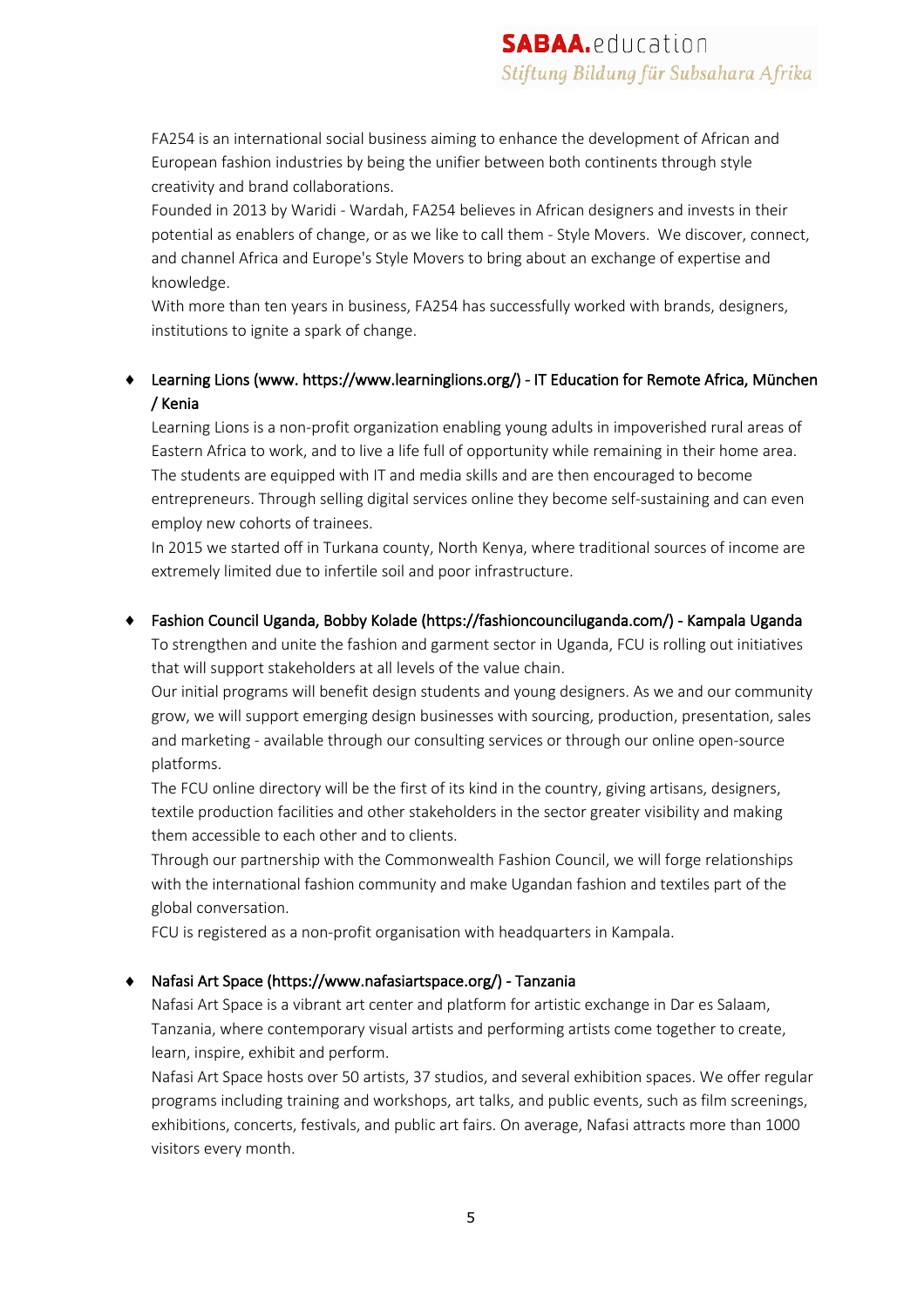Nafasi Art Space is home to some 37 studios, many converted from old shipping containers. Studios are used to paint, produce music, weave, weld, sculpt and more. We also have a childrens art studio, a range of exhibition spaces, large outdoor space, stage and an indoor hall.

◆ Hub of Africa Fashion House of Excellence / Mahlet Teklemariam (Hub of Africa Fashion Week) (https://www.hubfashionweekafrica.com/) - Äthiopien

Hub of Africa Fashion Week (HAFW) was created with the understanding that there is a need for an event that can highlight the growing talent of African designers and brands to the international market. The philosophy of the company is to be the event that can create a linkage amongst different sectors in the growing garment industry in Africa, while being a platform for designers and other segments of the industry to market their brands internationally. HAFW has from its conception in 2010 has always been about transferring that richness to the global view of the continent and its fashion, not as just the needy, but the creative and amazing richness it has in all aspects of its history. Over the years, HAFW has grown, but the most exciting and amazing thing for us to have witnessed is the growth of the industry, the designers, and the recognition of Africa as a true destination for sourcing manufacturing, textiles, leather, and labels and designers.

#### ◆ AMD Fresenius (https://www.hs-fresenius.de/)

As part of its internationalization and growth strategy, the private university Fresenius in the association of cognos AG repeatedly submits applications to GIZ, BMWI - Focus Africa - in the area of consulting and online learning. There is interest in a cooperation with given content supplementation and support, also on the board level.

#### ◆ Africa House Berlin (https://www.afrikahaus-berlin.de/) Oumar Diallo

Since its opening in 1993, the Africa House, directed by the Guinea Conakry-born sociologist Oumar Diallo, has developed into an institution that enjoys recognition beyond the borders of the capital as a place for transcultural encounters and political education. The Africa House regularly offers up to 80 guests space for discussions, film screenings, book presentations, theater performances, exhibitions and musical performances. The focus is on the history, politics, literature and philosophy of Africa and African-European relations.

#### ◆ Madiba Academy (https://madiba-academy.com/) - Bonn, various African countries

Prof. Dr. Ulrich Wünsch became a member of the cooperative Madiba, which was founded and established in Germany. Its goal is to generate offers and solutions in the field of online teaching and online solutions for cooperation partners (mainly the GIZ). The cooperative is currently under construction.

#### $\bullet$  Piranha arts (https://www.piranha.de/) - Berlin

Piranha Arts designs and produces cultural events with a focus on music and international cultural exchange. For three decades we have been developing innovative festivals such as HeimatKlänge, The Nights of Ramadan and C3 - Club Contemporary Classical. We support our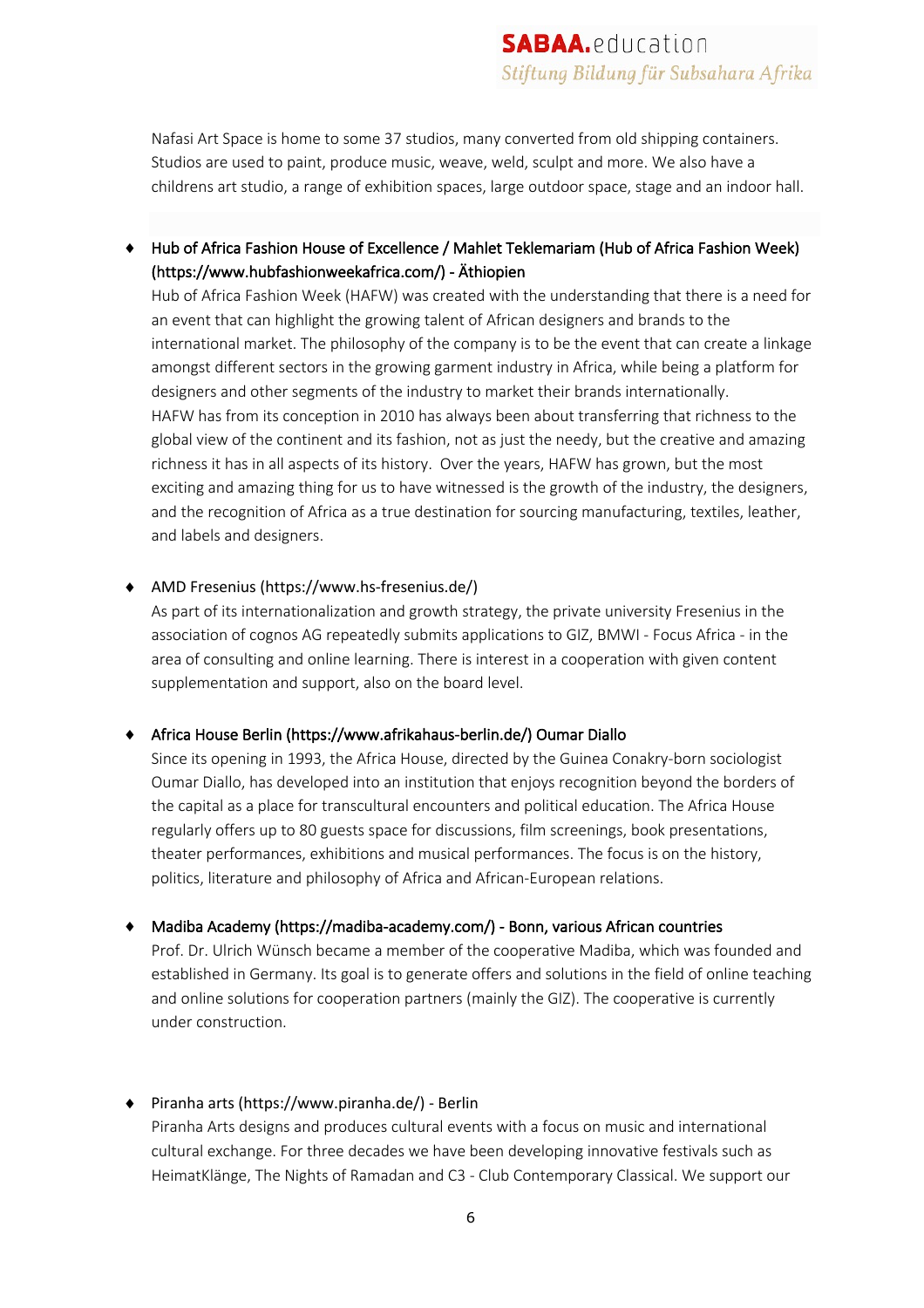partners with events of all sizes from the initial program consultation to the realization. Extensively involved in the activities of Piranha Arts, we maintain stable contacts with local and global players far beyond Berlin.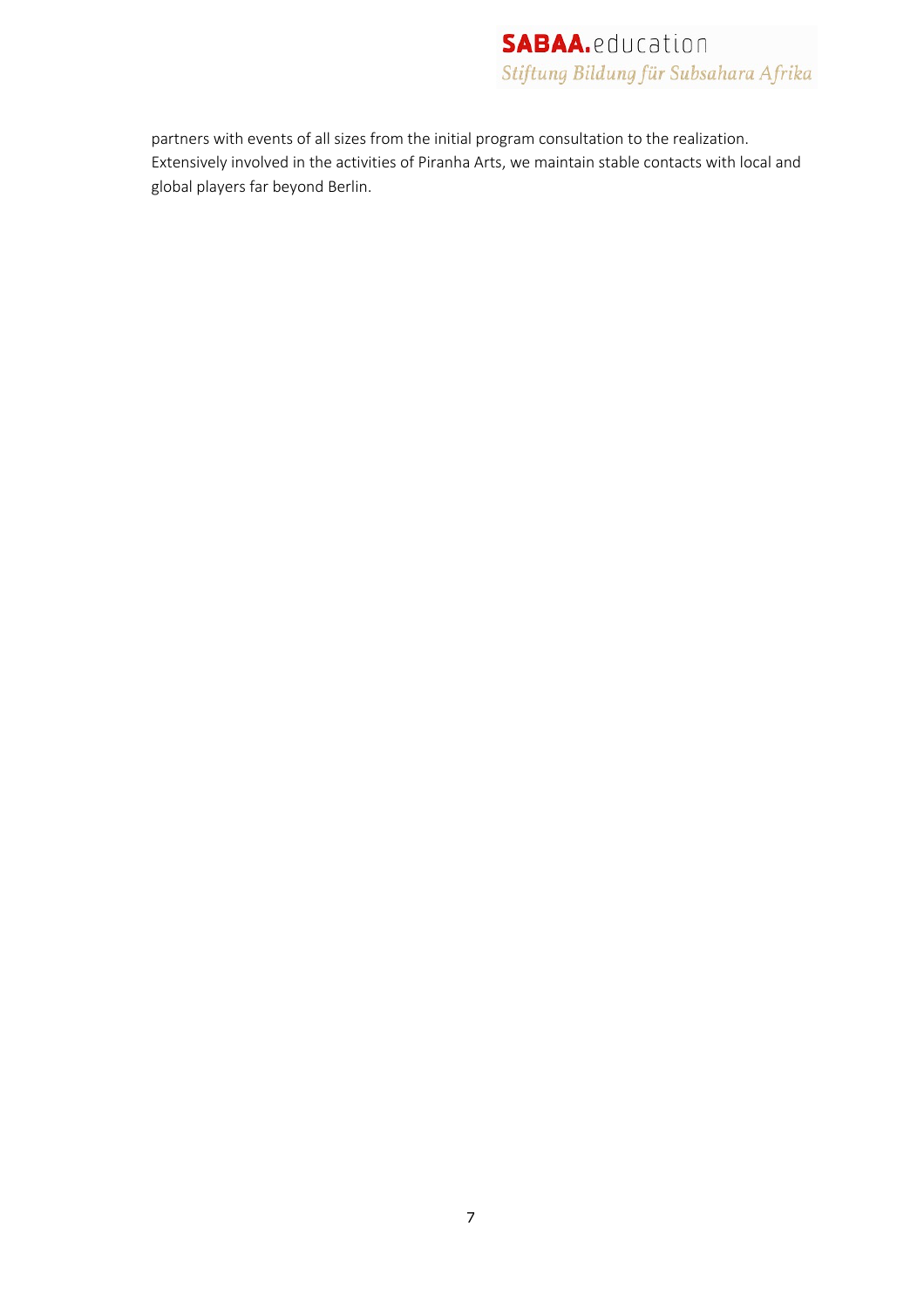## **Additions: Organizational matters**

The detailed report will not be published in 2020, as the main activities and information have already been presented in the 2020 overview.

## **Memberships**

- Federal Association of German Foundations / Network Foundations and Education: Consulting Management, legal protection, good foundation practice (voluntary commitment), networking, cooperation, information
- media:net berlinbrandenburg e.V. (Association of the media and digital economy): Networking in Berlin, federal level, in the media, new media sector,
- Founding member Your Art Beat e.V.: Cooperation in the field of African art (support of artists\*, mediation of another image of Africa), exhibitions, creative industries
- Cooperative member with Madiba
- Advisory Board for FREEARTUS (artist and refugees united for freedom) gGmbH / Lawrence UGmbH: Networking Berlin's donor environment, politics
- Foundation advisory board Manager without borders.

## **Change of tax advisor for the preparation of the balance sheet**

■ The previous tax consultant Wiebke Gladbecker from Berlin gives up her business. This information reached the management on request in August 2020. 2020 therefore the accounting of SABAA was placed in the hands of Stefan Hackel, Dr. Wesche & Partner Steuerberatungsgesellschaft mbH in Querfurt on the recommendation of a business friend.

## **Communication**

The following efforts were undertaken and implemented:

- Operation and design of the own website sabaa.education, regular updates, publication of the balance sheet and disclosure of the shareholders as well as activities according to the principles of good foundations
- Display of current activities via SABAA's Facebook account regular publication of current activities and references to interesting and relevant information from and for sub-Saharan Africa.

## **Shareholders' Meeting, Advisory Board**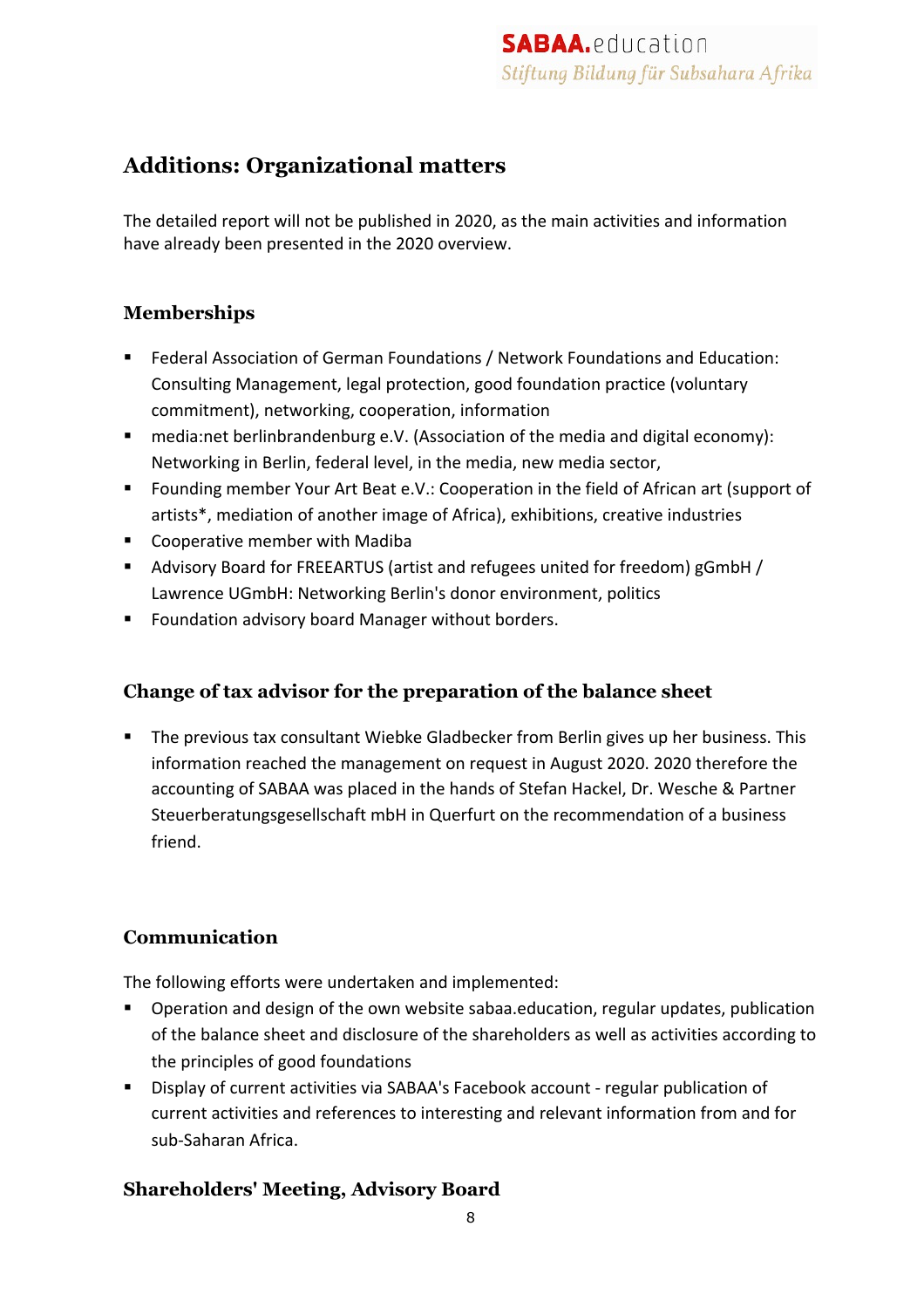- On November 27, 2020 the shareholders' meeting of SABAA.education took place online. The discharge of the managing director for the year 2019 was postponed, because due to the late change of the tax advisor no balance sheet was available yet. The salary of the managing director for 2021 was set at a sum of €2,000, which, however, will have to prove itself in the course of business.
- In 2020, the annual meeting of the Advisory Board (Kerstin Wünsch and Erich Derschwanden) could unfortunately not take place in attendance due to the pandemic. This will be made up for as soon as possible. An information and discussion online took place.

#### **Miscellaneous**

The non-profit status and tax exemption have been confirmed for 2020 by the Berlin Tax Office for Corporations.

SABAA.education was registered in the transparency database.

#### **Finances**

SABAA.education is still financed mainly from the private assets of the founder. The Schmitz Foundations co-financed one project in 2019 and 2020 and GIZ commissioned and honored another in 2020.

The audited and published balance sheet shows the finances.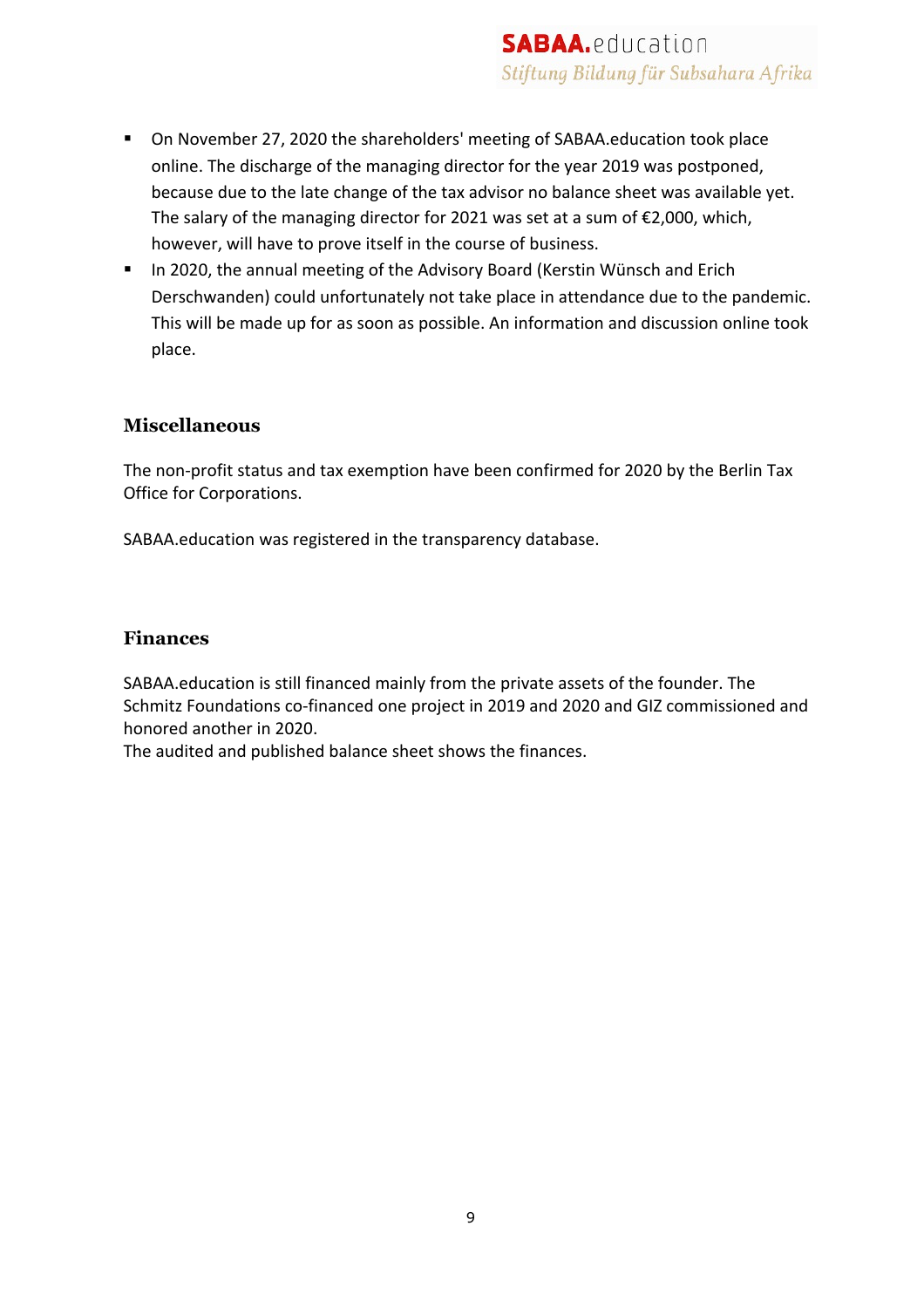## **Evaluation 2020**

In the 2019 activity report, the following goals were formulated for 2020:

- *Further expansion of strategic partnerships in the priority areas (touchstone: number but also quality of the corresponding activities in 2020)*
- *Further networking (touchstone: external inquiries and nominations in the network)*
- *Applications and contracts, as well as winning other, external financial support (touchstone: success of corresponding applications)*
- *Establishment of a first social business (touchstone: first partners and recognizable activities)*
- *Establishment of a first blended learning program (touchstone: first course formulations).*

The first three goals were definitely achieved.

1) Strategic partnerships were established with the Fashion Council Uganda and with FA254 in the field of fashion; the relationship with StartHub Africa was strengthened by two successfully completed projects (Schmitz Foundations, GIZ Study); the audit by the Schmitz Foundations resulted in the inclusion of the project in the circle of supported institutions.

This means that the goal has been achieved, since the quality of the partnerships in particular means that joint, successful and meaningful projects can be expected in the future.

2) Compared to the previous year, networking opportunities arose mainly in online encounters due to the corona pandemic. The network of interesting and potentially mutually beneficial relationships was further expanded. The possible cooperation will show how a possible collaboration will succeed.

There was an increase in initiative inquiries from institutions and projects in sub-Saharan African countries. It can therefore be assumed that the level of awareness will increase.

3) GIZ's paid commission to produce a study together with StartHub Africa, but also the acceptance into the circle of supporters of the Schmitz Foundations and the preparation of an application in 2020 prove that the goal of gaining further support has been achieved by all means and within the framework of SABAA's growth strategy. Regarding the growth strategy: SABAA does not aim at exponential growth and the acquisition of larger funding amounts per se, but rather at the resilient cooperation in meaningful, resilient and reciprocal projects at eye level. The limited resources of SABAA cannot and should not be overstretched and there should be time to review and develop projects with regard to their potential and their goals.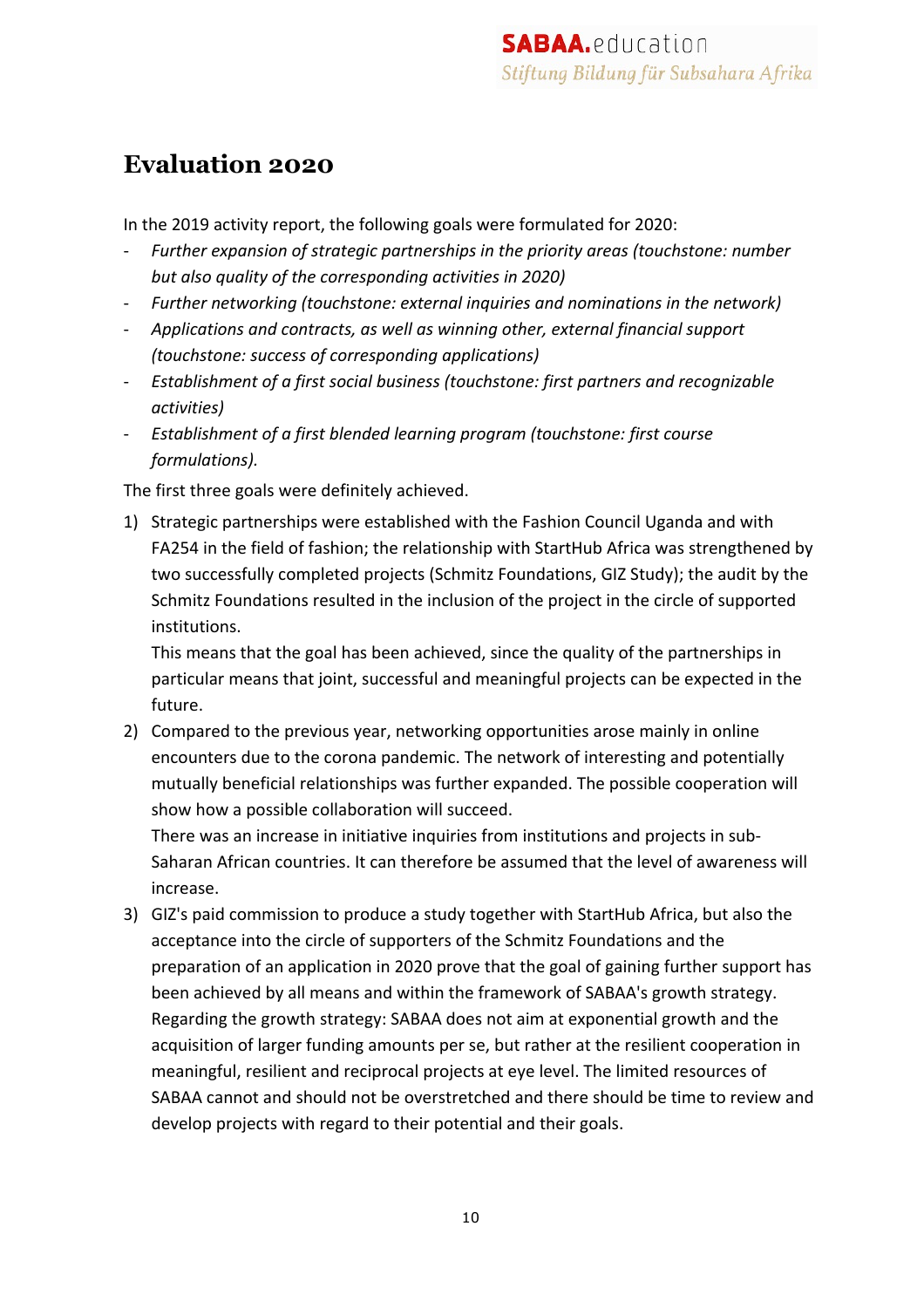- 4) It was not possible to develop an initial social business to the point where it could exist successfully and sustainably. With "kukutana.net", an application will be submitted to the BMWi in 2021, which aims to establish a social business
- 5) A blended learning program module was launched in the framework of the DAAD, SESDH, funding. In the field of music production, the two universities SRH Berlin and University Dar es Salaam together with SABAA are creating online modules for joint use in university teaching.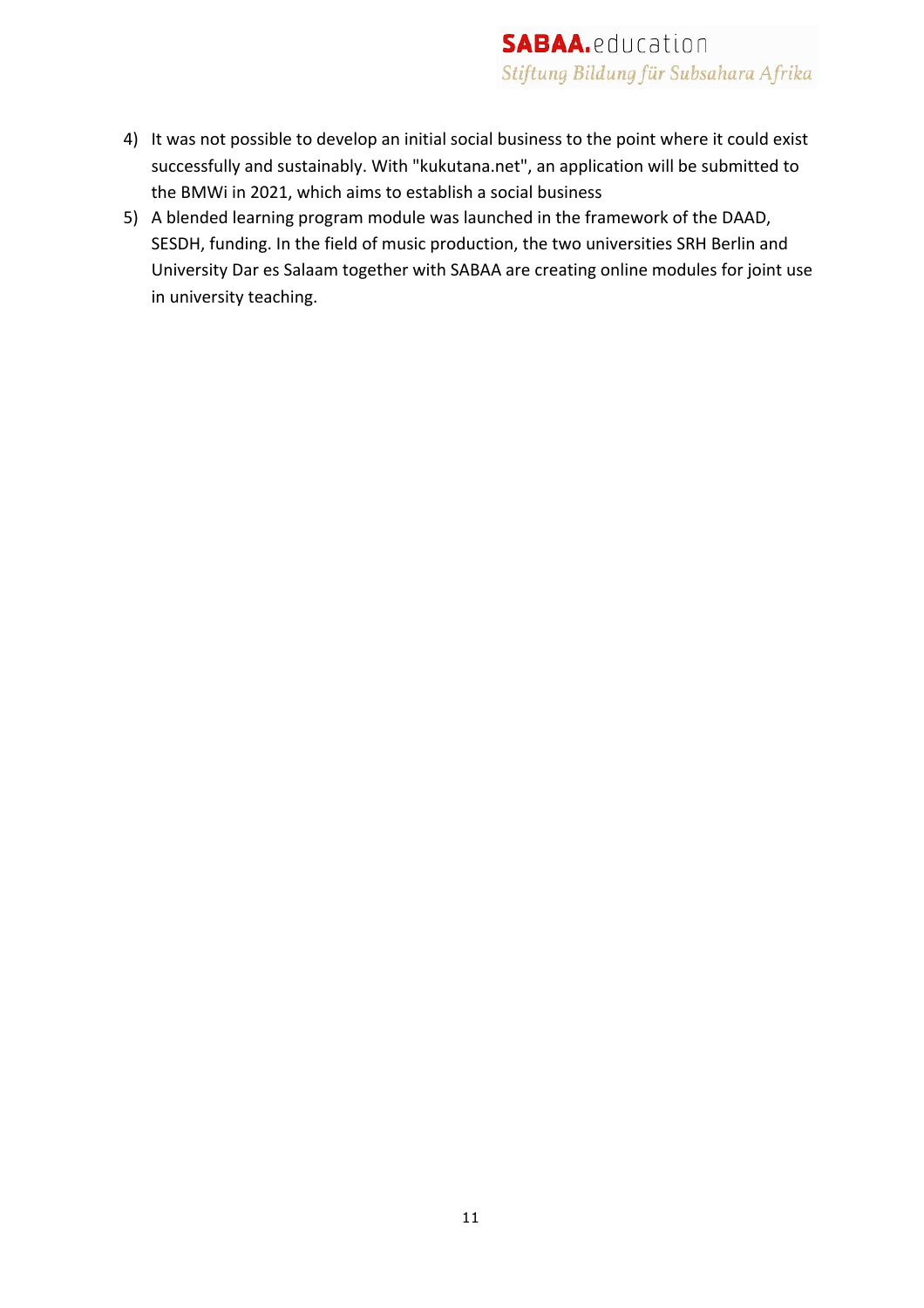## **Outlook**

2020, the possible offers and products / services of SABAA were further clarified, optimized and sharpened in discussions, consultations, in comparison with other offers and further information. This will continue to be done in the future. The current status follows that of 2017/2018 and is as follows:

- ◆ SABAA is committed to thinking ahead and continuing education in the 21st century (blended learning, access for girls and women, future skills, ...)
- ◆ SABAA is committed to Social Business; SABAA may establish its own Social Businesses, also in cooperation with other actors as own shareholders beyond SABAA gGmbH (this is not a primary goal of gGmbH, but it can contribute to securing the business assets of gGmbH)
- ◆ SABAA selectively supports young actors in Sub-Saharan Africa who are involved in entrepreneurship, startup, social business
- ◆ SABAA focuses on the area of the Creative Economy / Creative Industries / Cultural and Creative Industries as an economic sector that is connectable for people and societies in Sub-Saharan Africa and that fits and can become productive locally
- ◆ SABAA would like to convey a different image of Sub-Saharan Africa than the usual one; for this purpose, special artworks are used, exhibitions of young artists are initiated and curated, also beyond Germany with further partners
- ◆ SABAA focuses on music, music production, art
- $\bullet$  SABAA develops with partners a blended learning training in the field of music production and in the field of festival organization and creative industries
- $\triangle$  SABAA is involved in the movement for the recognition of informal education
- SABAA stands for the integration of girls and women in training and educational opportunities and is considering ways to support
- $\triangleleft$  SABAA submits applications with partners to finance the activities and develops payment offers in the area of consulting, social business - a focus is placed on the development of a CSR offer for companies (mabuz)
- $\triangle$  SABAA provides support for applications and the establishment of companies and projects with mentoring, coaching, project management, project controlling, application formulation and research for subsidies.

Thus the goals of SABAA.education for 2021 are

- Further expansion of strategic partnerships in the priority areas (touchstone: number but also quality of the corresponding activities in 2021)
- Further networking (touchstone: external inquiries and nominations in the network)
- Applications and contracts, as well as winning other, external financial support (touchstone: success of corresponding applications)